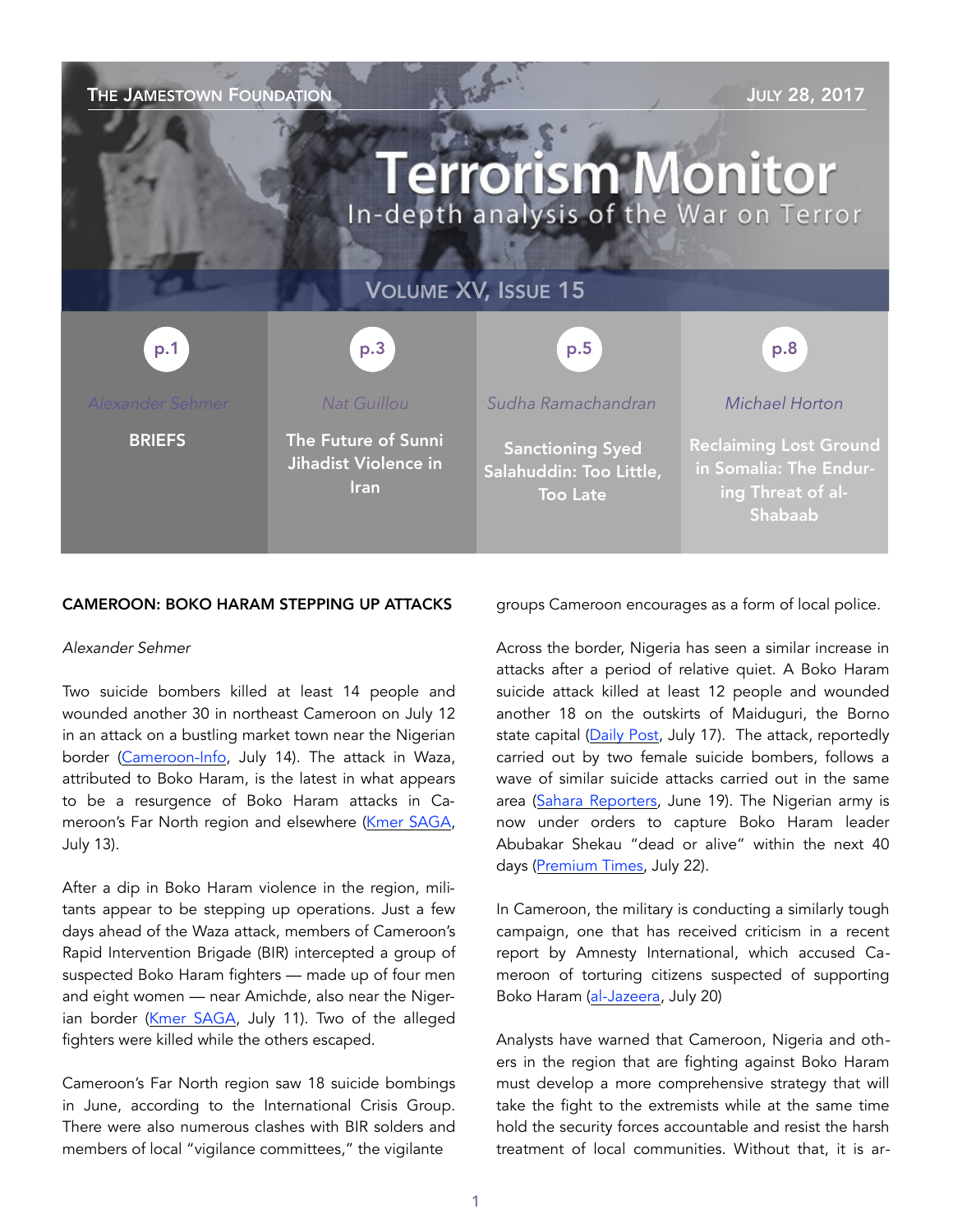gued, Boko Haram cannot be permanently defeated. The recent attacks may be evidence of this.

If officials are considering a more nuanced strategy, it is unclear. Certainly the rhetoric remains unchanged. Cameroonian officials met with their counterparts from Nigeria, Niger, Chad and Benin, in the capital Yaoundé this month to discuss the regional security and humanitarian situation. Few details of the meeting were released, but Cameroon's defense minister, Joseph Beti Assomo, described it only as bringing the neighbors closer to the goal of "complete eradication of Boko Haram" [\(Kmer SAGA,](https://lcclc.info/index.php/2017/07/09/cameroon-boko-haram-nigeria-niger-chad-cameroon-adopt-plan-to-eradicate-boko-haram/) July 9).

#### QATAR: TIGHTENING UP ANTI-TERROR LAWS

#### *Alexander Sehmer*

Qatar announced changes to its anti-terrorism legislation on July 20, including amending rules that define terrorism and establishing two national terrorism lists, efforts that are aimed at ending the boycott by Saudi Arabia, Egypt, Bahrain and the United Arab Emirates (UAE) ([New Arab,](https://www.alaraby.co.uk/english/news/2017/7/21/qatar-bolsters-anti-terror-laws-with-amendments) July 21). It follows an agreement with the United States — signed while U.S. Secretary of State Rex Tillerson was in Doha on July 11 — committing Qatar to work with the United States to fight terrorism financing.

The move is broadly seen as positive by the Arab states, but they still dismissed it as "insufficient" to ease their boycott ([Gulf News](http://gulfnews.com/news/gulf/qatar/uae-changes-to-qatar-anti-terror-law-positive-1.2062318), July 21). Qatar's planned changes are loosely in line with some of the demands made of them, including freezing the assets of those designated terrorists by the Arab states and handing over wanted individuals. There is now interest to see who makes it onto the Qatari lists ([The National,](https://www.thenational.ae/world/uae-hopes-pressure-bears-fruit-after-qatar-changes-terror-laws-1.612917) July 21).

The Arab states have made clear who and what they consider blacklisted, releasing a list of 59 individuals and 12 organizations (examined in detail by Andrew McGregor in the [previous issue](https://jamestown.org/program/qatars-role-libyan-conflict-whos-lists-terrorists/) of Terrorism Monitor). Among them is Abdulrahman al-Naimi, a Qatari academic who is accused of orchestrating the transfer of millions of dollars to groups in Iraq and Syria. Al-Naimi is something of an "easy sell" in the West since, as a Specially Designated National (SDN), he already appears on sanctions lists. Indeed, when Anwar Gargash, the UAE's minister of foreign affairs, spoke on the issue in London this month, al-Naimi was the example he gave to illustrate Qatar's nefariousness. Less explicable — and unmentioned by Gargash — are the Bahraini opposition groups that also make the list.

The Arab states are also keen to stress that Qatar's alleged sponsorship of terror groups sabotaged international efforts to find non-jihadist partners on the ground in Syria. Qatar denies this. Its foreign minister, Mohammed bin Abdulrahman al-Thani, said his country had never funded Jabhat Fateh al-Sham (formerly the al-Qaeda-linked Nusra Front) or other terror groups in Syria ([al-Jazeera,](http://www.aljazeera.com/news/2017/06/qatar-rejects-claim-supporting-syrian-terror-group-170622211412128.html) 22 June). But Qatar was sloppy about the funding it did send to Syria, and it was slow to crack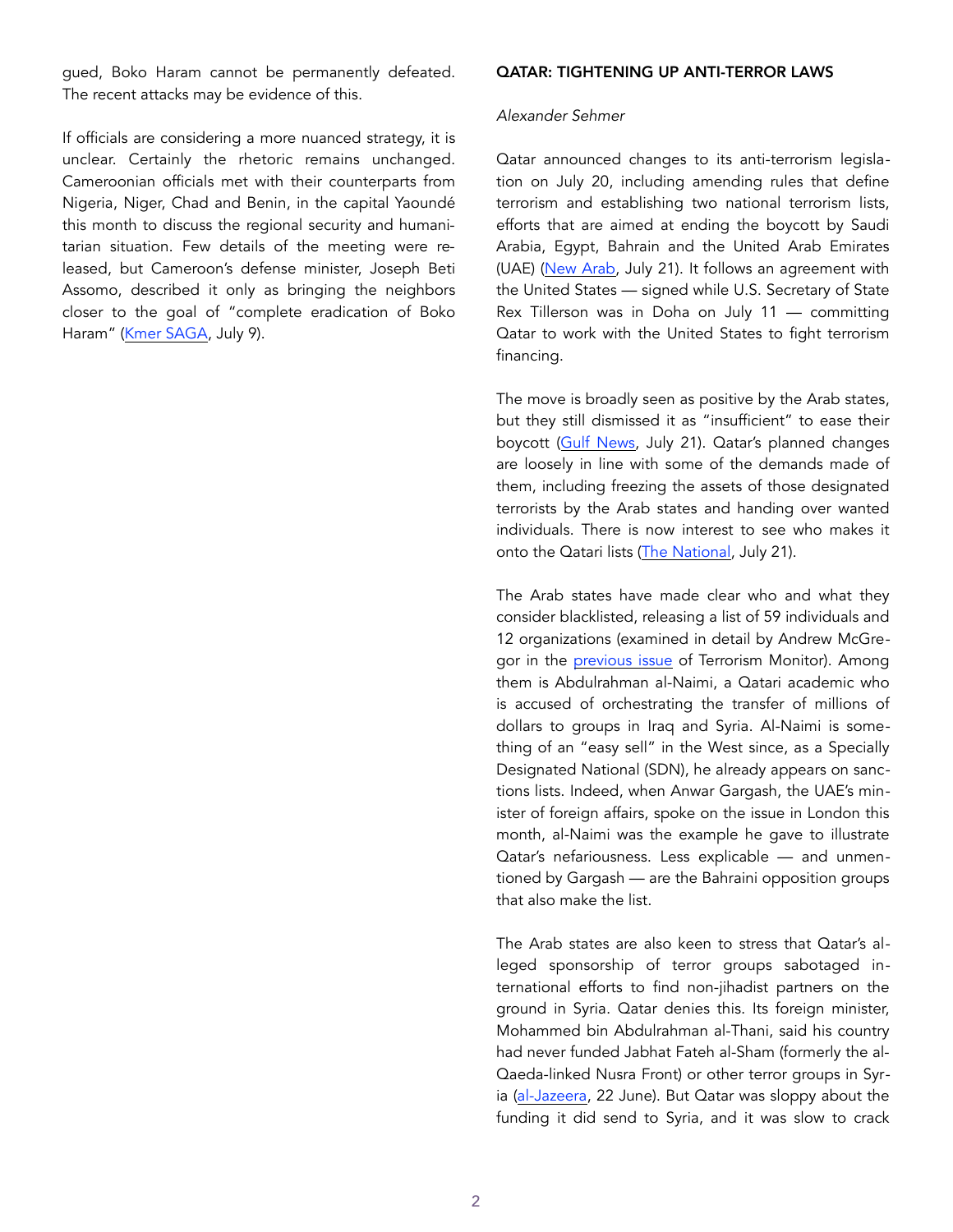down on private donations to jihadist groups, although it hardly stands alone in that regard.

Qatar's problem has been its willingness to back Islamists — Qatar's support of the Muslim Brotherhood is what really riles the Arab states. Unsurprisingly, its definition of terrorism has differed from that of its neighbors. While the Arab states have dismissed Qatar's proposed legislative changes, they may still prove to be a greater step toward resolving the crisis than the UAE and others are letting on. Its critics will say Qatar has made commitments to tackle terrorism funding in the past and failed to live up to them [\(The National,](https://www.thenational.ae/world/gcc/revealed-the-secret-pledges-qatar-made-and-then-broke-1.484155) July 11). But bringing its definition of terrorism more in line with that of its neighbors is a practical step that Qatar can actually take. By contrast, it is highly unlikely to shut down al-Jazeera, another of the demands and one that, unlike the accusations about Syria, plays less well internationally [\(al-Jazeera,](http://www.aljazeera.com/news/2017/06/high-commissioner-zeid-raad-al-hussein-call-shut-al-jazeera-unacceptable-attack-170630111642647.html) June 30).

# The Future of Sunni Jihadist Violence in Iran

## *Nat Guillou*

Since Islamic State (IS) declared its caliphate in June 2014, the rate of jihadist violence has escalated throughout the Middle East and North Africa. Until last month, Iran had proved to be an exception to this general trend, with its aggressive efforts to combat IS outside its own borders and its experienced domestic security forces regularly arresting "takfiris," a term used by the regime to describe those suspected of links to Sunni militant groups.

This situation changed dramatically on June 7, when 17 people were killed in simultaneous attacks by IS at the parliament building and at the tomb of Ayatollah Khomeini ([al-Jazeera,](http://www.aljazeera.com/indepth/features/2017/06/tehran-attack-targeting-iran-national-symbols-170607091858191.html) June 7). The attacks came as a shock to many Iranians, unused to such violence in Tehran, but militancy by domestic Sunni extremists is only likely to increase as IS loses ground in Iraq and Syria.

### Potential for Jihadist Recruitment

Iran views minorities in its peripheral regions as most vulnerable to radicalization and militancy. Following the June 7 attacks, the Iranian intelligence ministry identified one of the alleged perpetrators as Serias Sadeghi, an Iranian Kurd from the western town of Paveh near the Iraqi border. Further, the ministry said at least three of the four other attackers were also of Kurdish origin and that they had fought in Iraq and Syria before returning to the country.

Security forces subsequently cracked down on radicals in Kurdish-majority areas in the northwest, reflecting the increased perceived threat from this group [\(Rudaw,](http://www.rudaw.net/english/middleeast/iran/23062017) June 23). Additionally, Balochs in the country's southeast suspected of jihadist sympathies have also been killed and detained by security forces, despite the lack of evidence suggesting any direct involvement in the attacks ([Press](http://www.presstv.ir/Detail/2017/06/19/525834/Iran-SistanandBaluchestan-IRGC-Ground-Forces-Ali-Asghar-MirShekari-Ansar-alFurqan-Molavi-Jalil-Ghanbar-Zehi)  **TV**, June 19).

These incidents illustrate the key areas where extremist ideology most often translates to potential support for jihadist groups seeking to conduct attacks against the Iranian state. This is not always that case, however. In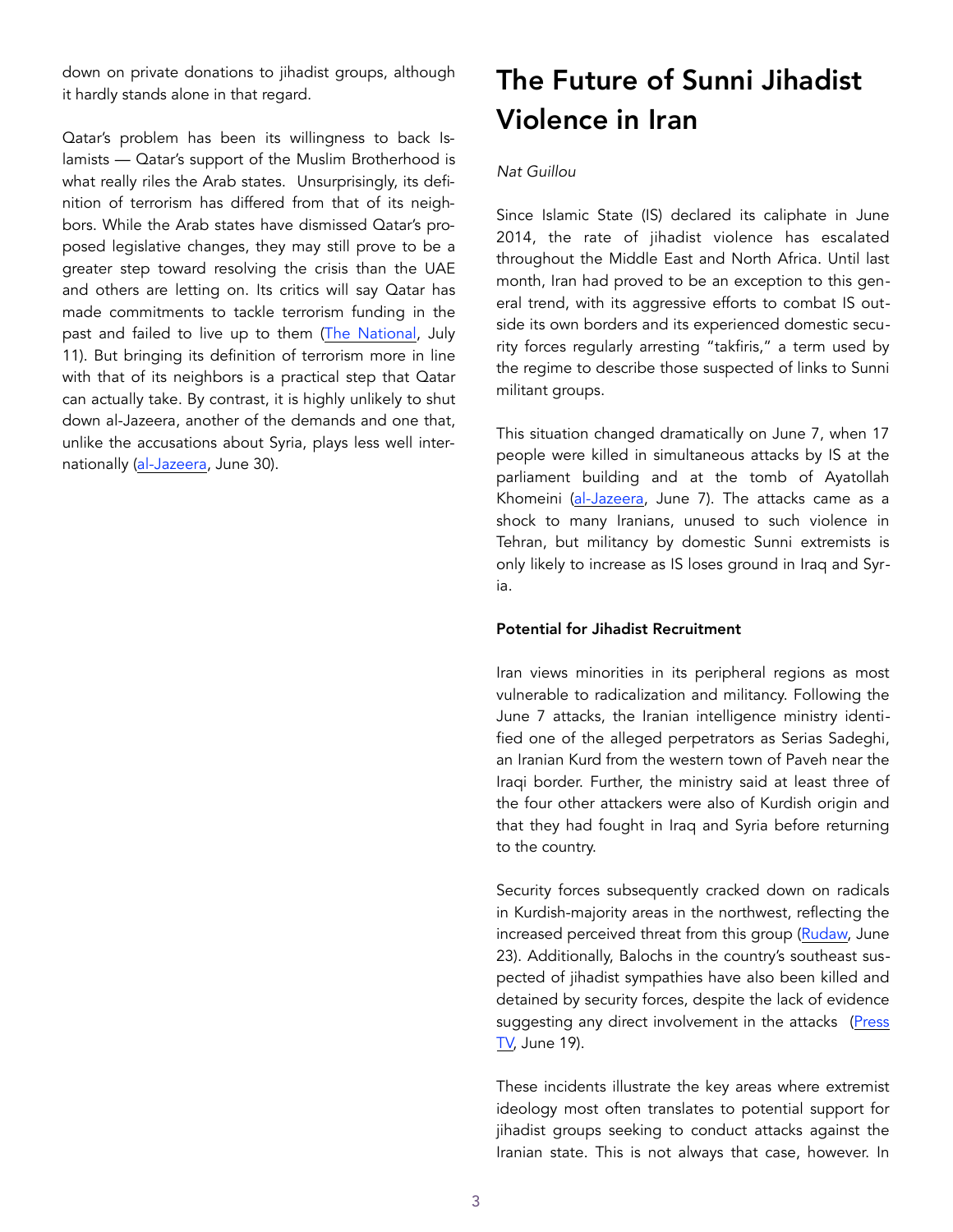the southwestern Khuzestan province, where the security services are also highly active, members of the Ahwazi Arab minority involved in anti-state violence are mostly Shia and, as such, are not a significant potential source of future jihadist recruits.

## Kurdish Threat and IS Links

Kurds make up an estimated nine to ten percent of the Iranian population, and most are Sunni. Despite initial support for the 1979 revolution, which they hoped would lead to greater political autonomy, Sunni Kurds abstained from voting for the creation of the Islamic Republic, which established Shia primacy. This ultimately led to an uprising, which was brutally repressed. Oppression of the Kurdish minority continues to the present day. Indeed, nationalist groups continue to wage insurgencies in response. These ethnic tensions therefore clearly provide a potential source of recruitment for militancy that can be exploited by radical groups.

However, while this may provide a source of hostility against the regime, the rise across the region of Salafist ideology, which justifies anti-Shia violence, has played a crucial role in forming Kurdish jihadists in Iran. A key development occurred in 2003, when members of Ansar al-Islam (AAI), a Kurdish Salafist-jihadist group established in Iraqi Kurdistan, fled to Iran during the U.S. occupation. The Islamic Revolutionary Guard Corps (IRGC) allowed AAI's members to regroup and tolerated their presence as their fighters were focused on fighting the United States in Iraq.

Although Tehran ultimately outlawed the group, AAI ensured its extremist views gained traction among some Iranian Kurds. The dissemination of such ideas may also have been facilitated by members of al-Qaeda, including Abu Musab al-Zarqawi, who also spent some time in Iran during the U.S. occupation of Iraq.

This predisposition to IS' extremist worldview will have incentivized the group's own efforts to boost its support among Kurds. Indeed, IS has recently released propaganda videos in Kurdish, making clear that IS seeks to win further Kurdish backing ([Jihadology,](http://jihadology.net/2016/11/12/new-video-message-from-the-islamic-state-oh-our-people-respond-to-the-messenger-of-god-wilayat-karkuk/) November 12 2016). Geography will also have played an important role in the development of links to the so-called IS caliphate, as militants will have been able to take advantage of pre-existing fuel smuggling networks along the Iran-Iraq border to exit and return without detection. Around 150 Kurds were reported to have joined IS by early 2016, likely via such routes ([Radio Zamaneh,](https://www.radiozamaneh.com/263942) February 29, 2016). Returning fighters now probably represent the key source of future jihadist violence in Iran.

# Growing Radicalization in Balochistan

Like the Kurds, ethnic Balochs who seek greater political independence have suffered long-term oppression, something that was again exacerbated by the advent of the Islamic Republic, which further marginalized this majority-Sunni group. Baloch nationalism intensified as a result, but also took on a sectarian dimension that had previously been of little political significance — fighting against the Shah's government had been principally led by secular groups.

This more sectarian focus was evidenced by the establishment of Jundullah, a militant group founded by Abdolmalek Rigi in 2003 to fight for greater rights for Iranian Sunnis and ethnic Balochs. Although the group claimed to reject religious extremism, Rigi was himself educated at the Binnori Town seminary in Karachi, a madrasa that has played a significant role in helping to establish several major radical, and particularly anti-Shia, militant groups. Rigi's background, as well as other cross-border linkages with radical Islamists in neighboring Pakistan and Afghanistan, will doubtless have further influenced Jundullah. Notably, major successor groups that have gained prominence since Rigi's death in 2010, and the subsequent weakening of Jundullah, have included Jaish al-Adl (JaA) and Ansar al-Furqan, both of which present themselves as openly Salafist-jihadist organizations.

None of these have expressly sworn allegiance to transnational jihadist groups, and their own established networks in Iran's southeast will have faced greater difficulties than Kurdish jihadists in establishing direct links with IS' central command, owing to the greater distance from Iraq and Syria. However, given that these groups have a sectarian agenda and are fighting a Shia state, there is a degree of synergy between their ideologies. It is therefore possible these groups will be sympathetic to IS and provide future recruits.

# Future Militancy Risk

While for now Kurds provide the most significant source of further IS violence, the threat may rise in the south-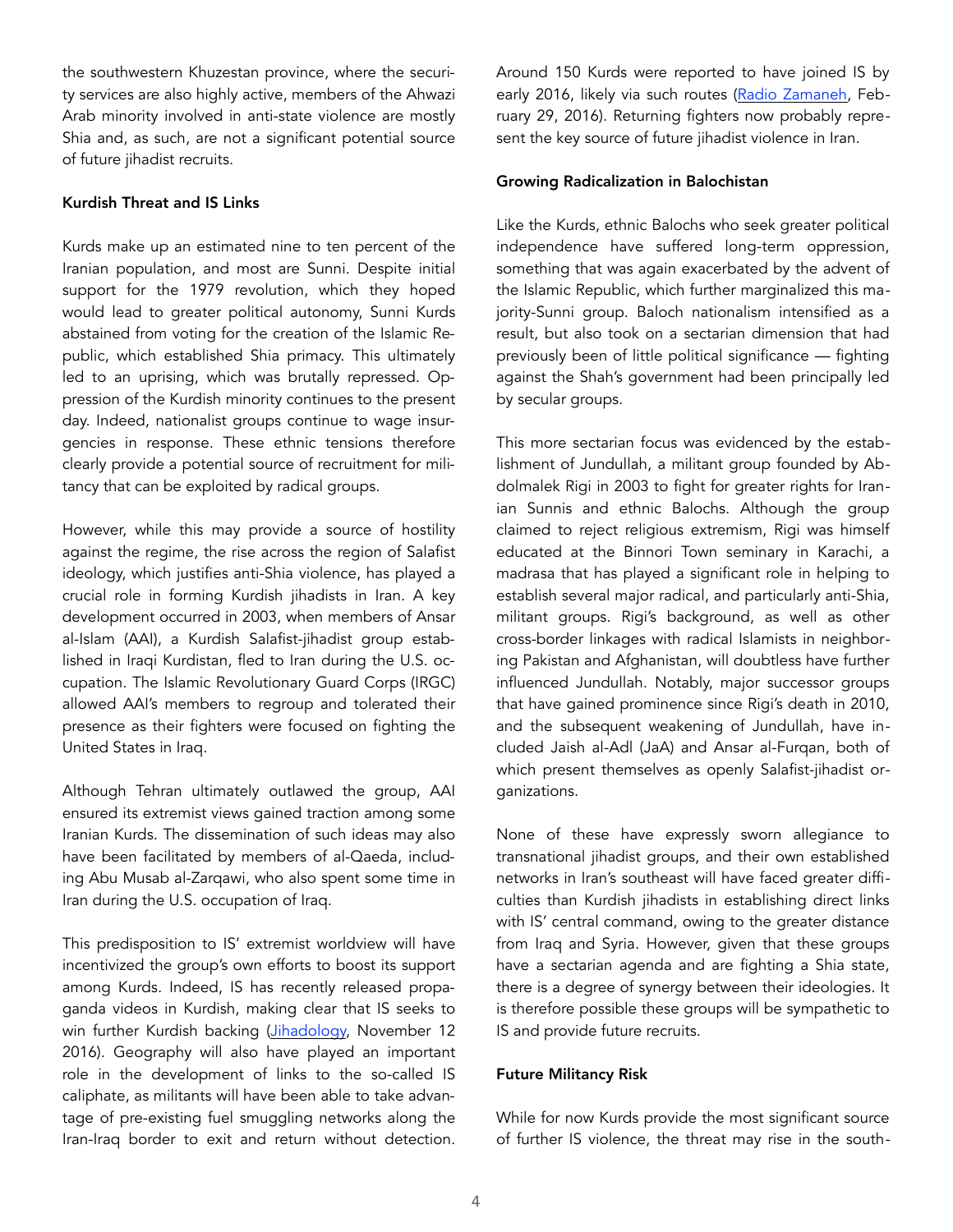east, particularly if security forces engage in a wider crackdown against Balochs. That could in turn prompt Baloch jihadists to increase operations within the Iranian interior rather than confine themselves to attacks in border areas, such as that in April by JaA in which 10 Iranian military personnel were killed near the border with Pakistan (See [Terrorism Monitor,](https://jamestown.org/program/jaish-al-adls-reemergence-threatens-iran-pakistan-relations/) July14; [Tehran Times,](http://www.tehrantimes.com/news/412976/Rouhani-writes-to-Pakistan-s-Sharif-over-dead-soldiers) April 28).

Tehran's strategy of allowing some Sunni militants to use Iran as a safe haven and logistics hub, on the understanding that they will focus on targets outside Iran, has helped limit the threat of jihadist violence. Such groups, including al-Qaeda, were unwilling to jeopardize this arrangement. However, the rise in Salafist ideology among Iranian Sunnis, as well as the growing regional Sunni-Shia divide, will provide fertile ground for future jihadist recruitment.

Indeed, IS will look to continue its insurgency in neighboring Iraq despite the recent fall of Mosul. The group has already increased its activities to win greater support in Pakistani Baluchistan, including involvement in the recent kidnapping and killing of two Chinese nationals ([Dawn,](https://www.dawn.com/news/1338454) June 9).

An IS presence in Baluchistan will ensure the group can further develop links with Kurdish and Baloch extremists in Iran over the longer-term, increasing the risk of further jihadist violence, especially as Iran presents an important symbolic target for IS as it seeks to maintain its relevance while its caliphate fades away.

*Nat Guillou is a political risk analyst specializing in the Middle East and South Asia with Stirling Assynt.*

# Sanctioning Syed Salahuddin: Too Little, Too Late

## *Sudha Ramachandran*

On June 26, the U.S. State Department announced the designation of Mohammad Yusuf Shah (a.k.a. Syed Salahuddin) as a Specially Designated Global Terrorist (SDGT). The 71-year-old is "supreme commander" of the Hizbul Mujahideen (HM), the largest Kashmiri militant group operating in the Kashmir Valley, and heads the United Jihad Council, an umbrella organization of anti-India terror outfits based in Pakistan and Pakistan Occupied Kashmir (POK). [1]

Salahuddin figures on India's "most wanted" list and is sought in connection with more than 50 cases ranging from assassinations and attacks on Indian security forces to money laundering ([DNA,](http://www.dnaindia.com/india/report-50-cases-against-salahuddin-in-india-2485806) June 28). [2] According to a U.S. State Department announcement, he has carried out several attacks in Jammu and Kashmir and, in September 2016, "vowed to block any peaceful resolution to the Kashmir conflict, threatened to train more Kashmiri suicide bombers and vowed to turn the Kashmir valley 'into a graveyard for Indian forces'." [3]

Unlike Lashkar-e-Taiba (LeT) and Jaish-e-Mohammed (JeM), HM has not been designated as a foreign terrorist organization by the United States, but it has been listed under "Other Terrorist Groups" in the appendix of the State Department's *Patterns of Global Terrorism* report since 2002. Because of its Kashmiri composition and agenda — as opposed to the predominantly Pakistani composition of LeT and JeM — the United States has refrained from imposing sanctions on the group or its leaders ([Outlook,](https://www.outlookindia.com/website/story/out-through-the-side-door/220031) May 05, 2003). [4] With Salahuddin's listing as a SDGT that has changed. The move restricts Salahuddin's access to the U.S. financial system, freezes any U.S. assets and prevents American nationals from doing business with him. However, it is doubtful that the U.S. designation will impact HM's operations in the Valley.

# Kashmir Conflict

Salahuddin spent his early years in the Kashmir Valley and was an active member of the Jamaat-e-Islami. In 1987, he contested elections to the Jammu and Kashmir State Assembly as a candidate of the opposition Muslim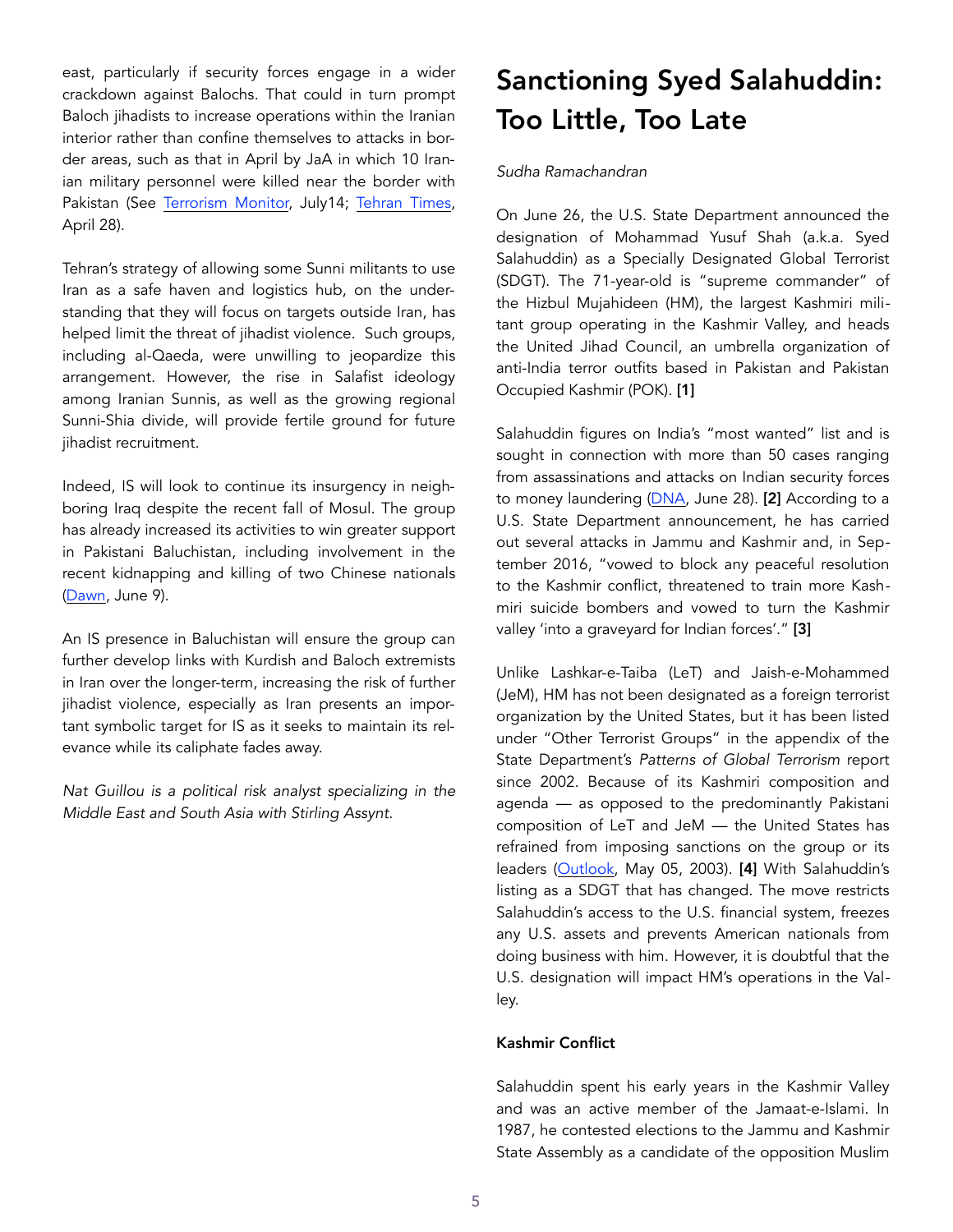United Front. That election, which was marred by widespread irregularities, triggered Salahuddin's disillusionment with electoral politics and prompted him to turn to militancy.

Like hundreds of other Kashmiri youth, Salahuddin crossed over to POK for weapons and training to fight the Indian state. He joined HM, which Pakistan's Inter-Services Intelligence (ISI) set up to promote its own objectives in the Kashmir conflict, and in 1991, emerged as the group's "supreme commander" [\(Hindustan Times,](http://www.hindustantimes.com/india-news/syed-salahuddin-kashmiri-islamic-preacher-to-global-terrorist/story-lJuoHxTv5Tvd1SKpeIJDeP.html) June 27).

The group's predominantly Kashmiri composition contributed to its popularity in the Valley, and Kashmiri youth joined it in large numbers. Pakistan's funding and weapons enabled it to wipe out its rivals and carry out innumerable attacks on Indian security forces and civilians in Kashmir, helping it to dominate militancy in the Valley in the 1990s [\(Swarajya](https://swarajyamag.com/world/the-branding-of-syed-salahudin-as-global-terrorist-symbolic-yet-significant), June 28). However, Pakistan preferred the Pakistani-dominated LeT and JeM to carry out its anti-India agenda, and the group declined in prominence from about 2000 onward.

It was in 2016 that HM made a comeback. Its south Kashmir commander, Burhan Wani, had captured the imagination of Kashmiri youth, and his death in July that year triggered mass protests and provided a fillip for the group's popularity in the Valley (see [Militant Leadership](https://jamestown.org/program/burhan-muzafar-wani-the-viral-poster-boy-of-kashmir-jihad/)  [Monitor,](https://jamestown.org/program/burhan-muzafar-wani-the-viral-poster-boy-of-kashmir-jihad/) December 31, 2015; [Rising Kashmir,](http://risingkashmir.com/news/kashmir-a-year-after-burhan-wani) July 6).

However, the organization has suffered several setbacks over the past year. Indian security forces have eliminated several of its commanders and cadres, including Wani's successor, Sabzar Bhat ([Rising Kashmir](http://www.risingkashmir.com/article/hizb-after-sabzar), June 3). Additionally, HM suffered a split in May, when its operations commander Zakir Musa broke away to form the Talibane-Kashmir. Musa, who espouses a transnational jihadism, as opposed to Salahuddin's pro-Pakistan agenda, wants to introduce sharia law in Kashmir and could act as a bridgehead for Islamic State (see [Militant Leadership](https://jamestown.org/program/breaking-kashmiri-militant-tradition-profile-mujahideen-taliban-e-kashmir-commander-zakir-musa/)  [Monitor,](https://jamestown.org/program/breaking-kashmiri-militant-tradition-profile-mujahideen-taliban-e-kashmir-commander-zakir-musa/) July 4; [India Today,](http://indiatoday.intoday.in/story/zakir-musa-hizbul-mujahideen-terrorists-hurriyat-conference-kashmir/1/974385.html) June 9). It is in this evolving situation that Salahuddin has been labeled an SDGT.

### Limited Impact

The SDGT tag will cut off Salahuddin's access to his U.S. based assets and funding from U.S.-based supporters ([Times of India,](http://timesofindia.indiatimes.com/india/us-declaration-on-salahuddin-may-choke-his-funding-home-secy/articleshow/59333560.cms) June 27). But this is unlikely to have much impact on HM's functioning for at least two reasons.

First, the group's funding from U.S.-based Kashmiris has declined in recent years as it was hit by the arrest in 2011 of the Kashmir American Council's Ghulam Nabi Fai, who among other things was channeling ISI funds to the group and its front organizations [\(The Hindu,](http://www.thehindu.com/news/national/damaging-revelations-emerge-from-fai-arrest/article2277658.ece) July 21, 2011). Second, since the vast majority of Salahuddin's funding comes from Pakistan's ISI, the U.S. designation will not substantially weaken his organization's capacity to operate in the Valley. Only if the ISI funding were shut off would the group's operations be crippled, and Pakistan is unlikely to withhold its support. In addition, operational decisions are made in the Valley, and Salahuddin's designation as an SDGT will have little impact there ([Indian Express](http://indianexpress.com/article/beyond-the-news/hizbul-mujahideen-syed-salahuddin-how-global-terrorist-much-does-he-matter-in-kashmir-valley-4724454/), June 27).

This has been the case with the LeT and JeM. Although their respective leaders, Hafeez Syed and Masood Azhar, were designated terrorists and substantial bounties put on their heads, they continue to operate freely in Pakistan and their group's operations have not been curtailed [\(Swarajya,](https://swarajyamag.com/world/the-branding-of-syed-salahudin-as-global-terrorist-symbolic-yet-significant) June 28).

Additionally, in the case of HM, Salahuddin's control over his commanders and fighters in the Valley has diminished significantly over the years. The latter openly criticize his comfortable life in POK while they face pres-sure from the Indian security forces [\(The Quint](https://www.thequint.com/opinion/2015/11/07/threats-from-the-new-militancy-mushrooming-in-jandk), November 7, 2015). Indian analysts say that the designation of Salahuddin as a terrorist would have been effective had it come at least two decades ago ([First Post,](http://www.firstpost.com/india/syed-salahuddin-being-named-global-terrorist-by-us-is-25-years-too-late-hizbul-mujahideen-has-long-breached-india-3749395.html) June 27). Sanctions on him now, at a time when he is largely irrelevant, are too little, too late.

# Diplomatic Victory

More positively, the designation of Salahuddin as an SDGT will strengthen India-U.S. relations, especially in the field of counter-terrorism co-operation. Salahuddin's blacklisting is an indication to Indian officials that the United States has come round to accepting India's position that in Kashmir there is little difference between the violence of indigenous militants and Pakistani jihadists ([The Week](http://www.theweek.in/theweek/specials/when-i-met-salahuddin-in-pakistan.html), July 09). For India, which has been pressing the United States for years to act more robustly against all Pakistan-based anti-India terror groups, including HM, the move is a major diplomatic victory.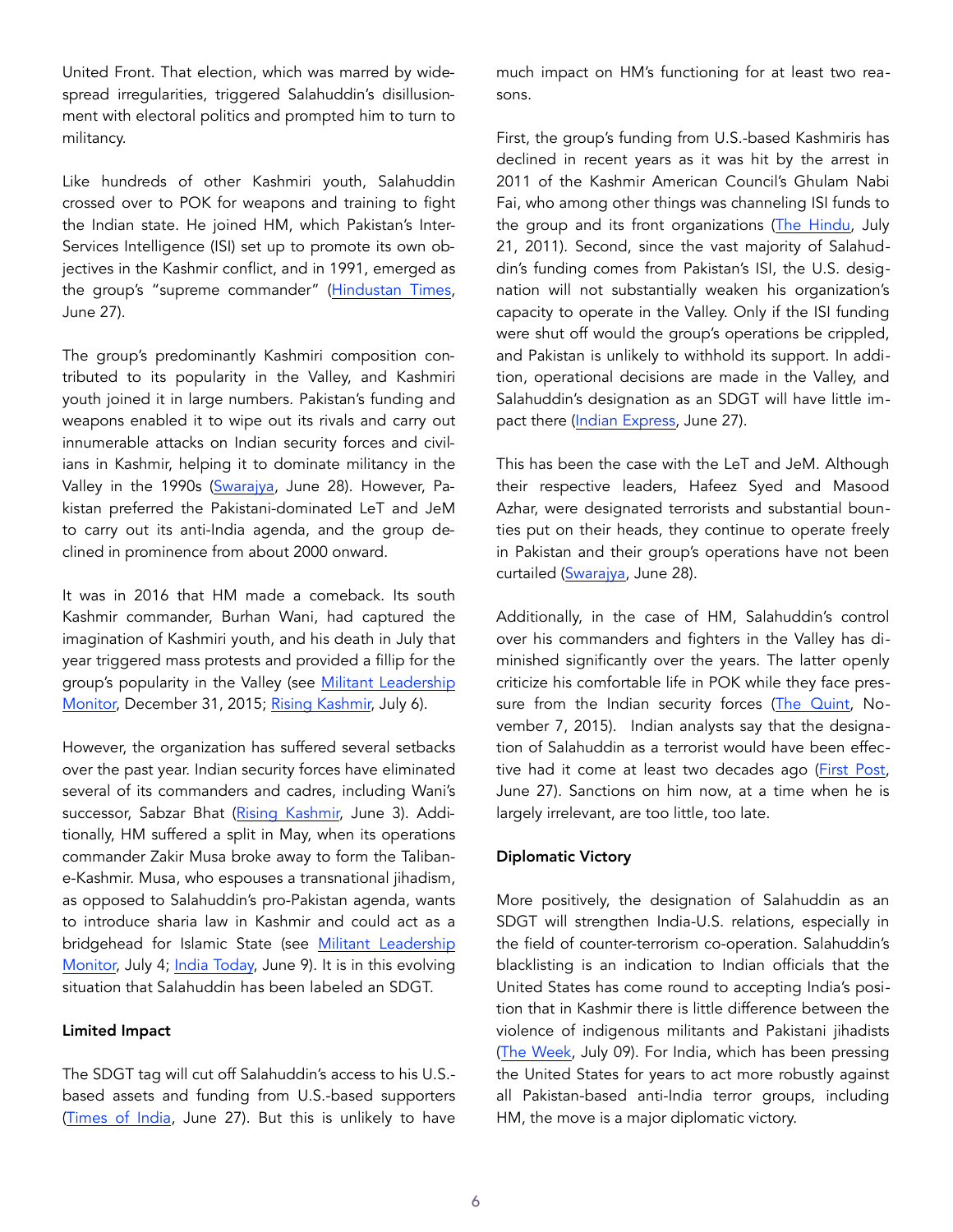The decision to designate Salahuddin as an SDGT was announced just hours ahead of Indian Prime Minister Narendra Modi's first meeting with U.S. President Donald Trump. It set the tone for a productive meeting, which saw the two sides agree on setting up "a consultation mechanism on domestic and international terrorist designations listing proposals" ([Indian Express,](http://indianexpress.com/article/india/modi-us-visit-we-will-destroy-islamic-terror-donald-trump-and-narendra-modi-4725046/) June 28).

Salahuddin's designation is a victory for India in the India-Pakistan tug-of-war over cross-border terrorism, but Salahuddin's designation as a SDGT is unlikely to impact HM's military operations on the ground in Kashmir.

With Pakistan unlikely to shut off funding, the group's capacity to carry out attacks in the Valley will not be undermined, and the United States is targeting Salahuddin at a time when he is a marginalized leader with little remaining influence in Kashmir. Instead, the move's most significant impact has been to boost U.S.-India relations.

*Dr. Sudha Ramachandran is an independent researcher and journalist based in Bangalore, India. She has written extensively on South Asian peace and conflict, political and security issues for The Diplomat, Asia Times and Jamestown's China Brief.* 

### NOTES

[1] In 1947, when Pakistani raiders attacked the princely state of Jammu and Kashmir, the Maharaja chose to accede to India. However, Pakistan has questioned the legality of the Instrument of Accession and argues that the territory is disputed. At least a third of the former princely state's territory remains under Pakistani occupation today, an area India calls Pakistan Occupied Kashmir. The main bone of contention between India and Pakistan is the Kashmir Valley, which is part of the Indian state of Jammu and Kashmir. Since 1987, Pakistan has armed and trained Kashmiris and Pakistanis to carry out attacks in the state and other parts of India.

[2] "Wanted Details: Mohd Yusuf Shah," National Inv/ estigation Agency, Government of India (see: *[http://](http://www.nia.gov.in/wanted-details.htm?35) [www.nia.gov.in/wanted-details.htm?35](http://www.nia.gov.in/wanted-details.htm?35)*)

[3] "Terrorist Designations of Mohammad Yusuf Shah aka Syed Salahuddin," US State Department, Washington DC June 26, 2017. [https://www.state.gov/r/pa/prs/](https://www.state.gov/r/pa/prs/ps/2017/06/272168.htm) [ps/2017/06/272168.htm](https://www.state.gov/r/pa/prs/ps/2017/06/272168.htm)

[4] "Appendix C - Background Information on Other Terrorist Groups," in *Patterns of Global Terrorism 2002*, US State Department, Washington DC, pp. 134-35, [https://www.state.gov/documents/organization/](https://www.state.gov/documents/organization/20120.pdf) [20120.pdf](https://www.state.gov/documents/organization/20120.pdf)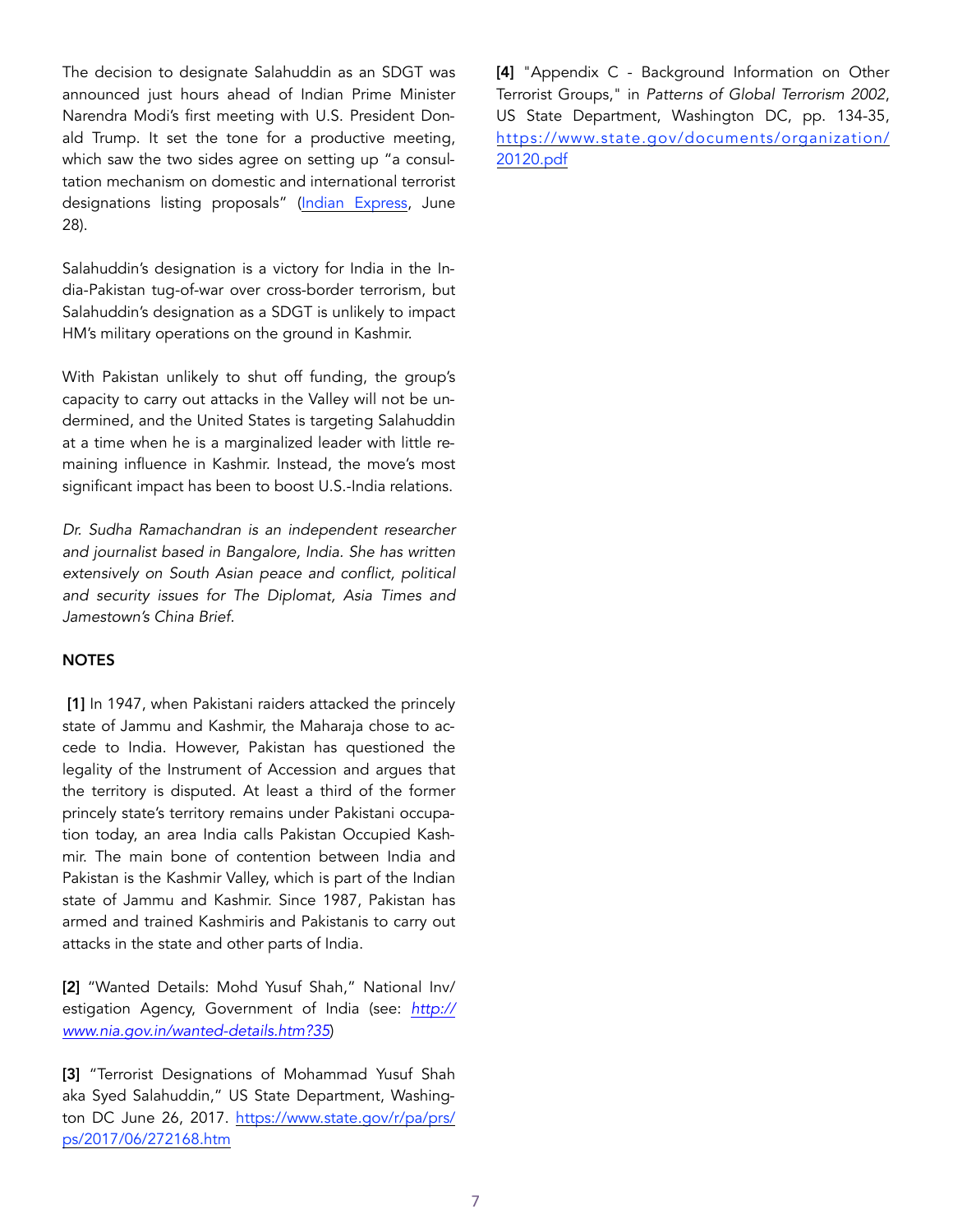# Reclaiming Lost Ground in Somalia: The Enduring Threat of al-Shabaab

## *Michael Horton*

Over the last 12 months, al-Shabaab has markedly increased the tempo and sophistication of its attacks on a range of soft and hard targets in Somalia, the semi-autonomous region of Puntland and in southeast Kenya. The al-Qaeda affiliate is re-taking territory it once controlled in southern and central Somalia while threatening Puntland and southeast Kenya by moving more operatives into those regions [\(al-Jazeera](http://www.aljazeera.com/news/2017/06/casualties-al-shabab-attack-puntland-army-base-170608102915346.html), June 8; [The Star,](http://www.the-star.co.ke/news/2017/07/16/al-shabaab-attacks-in-lamu-are-political-says-marwa_c1597889) July 16). The resurgence coincides with the 2016 withdrawal of a significant number of Ethiopian National Defense Forces (ENDF) and a planned drawdown of troops with the African Union Mission in Somalia (AMISOM) ([African Arguments](http://africanarguments.org/2016/10/27/what-ethiopias-withdrawal-from-amisom-means-for-somalia/), October 27, 2016).

The partial withdrawal of the EDNF and the proposed drawdown of AMISOM forces have contributed to al-Shabaab's ability to go on the offensive ([IRIN,](https://www.irinnews.org/analysis/2017/02/28/countdown-amisom-withdrawal-somalia-ready) February 28). There is no doubt that the presence of relatively well-trained EDNF troops helped keep al-Shabaab from overtly taking control of villages and towns. However, the EDNF, AMISOM and the Somalia National Army (SNA) have struggled to consistently provide security for Somalis in the areas outside of select villages, towns and strategic roadways. In much of Somalia, especially in those areas under the nominal control of the Somali federal government, banditry, kidnapping and extortion are rife. The Somali National Army (SNA) remains poorly trained and is plagued by corruption and clan rivalries. [1] AMISOM — which is plagued by issues of corruption — and the SNA have largely failed to fill the security vacuum ([Daily Nation](http://www.nation.co.ke/news/Terrorism-in-Kenya-East-Africa-State-Department-Report/1056-4029484-iyvuhfz/index.html), July 24).

Instead, al-Shabaab is stepping in, perhaps more so than ever before. The reasons for the group's enhanced capabilities in Somalia and further afield are twofold and interlinked. First, it has, over the last six years, further developed its formidable intelligence apparatus, the Amniyat. [2] Second, due to greater organizational discipline and efficiency, it is providing more consistent and predictable levels of security for residents than its primary rival, the Somali government.

## Amniyat: A Ministry of Fear

Since its 2011 withdrawal from Mogadishu and its 2012 withdrawal from the port of Kismayo, al-Shabaab has undergone a transformation ([al-Jazeera,](http://www.aljazeera.com/news/africa/2012/09/20129295415328148.html) September 29, 2016). Much like al-Qaeda in the Arabian Peninsula (AQAP) in neighboring Yemen, it is an organization that readily learns from its mistakes and rapidly adapts to shifting political and tactical environments. This ability to learn and adapt has served al-Shabaab well over the last five years. Under the leadership of Ahmed Abdi Godane (killed September 2014), al-Shabaab became a more streamlined and disciplined group ([Daily Nation,](http://www.nation.co.ke/news/Al-Shabaab-leader-Godane-killed/1056-2442744-sv1g6dz/index.html) September 5, 2014).

In the wake of its withdrawal from Mogadishu and the subsequent loss of the revenue generating port of Kismayo, al-Shabaab was forced to restructure itself. Rather than focusing its efforts on set piece battles with the better-armed AMISOM forces and on holding and governing territory, al-Shabaab prioritized organizational security and lower risk operations against its foes. Both of these priorities fostered and fueled the development of the Amniyat, al-Shabaab's intelligence apparatus.

Enhancing the Amniyat's capabilities and power was viewed by al-Shabaab's former leader, Godane, as critical to both his own survival and that of the organization. After its withdrawal from Mogadishu in 2011, al-Shabaab was riven with bloody internal disputes. The empowerment of the Amniyat allowed Godane to purge al-Shabaab of those who posed a threat to his leadership [\(African Arguments,](http://africanarguments.org/2013/07/02/somalia-the-godane-coup-and-the-unraveling-of-al-shabaab-by-hassan-m-abukar/) July 2, 2013). Amniyat operatives instilled fear in al-Shabaab's cadre of fighters through intimidation and, when required, assassination. Amniyat operatives — who were and are seeded throughout the larger al-Shabaab organization — ensured the loyalty and discipline of regional and subcommanders. Disloyalty to Godane, financial irregularities and ideological deviations could all lead to harsh punishments that included summary execution.

The ability of Amniyat operatives to seemingly see everything that went on in the larger al-Shabaab organization led some al-Shabaab members to refer to them as "Godane's ghosts." [3] The al-Shabaab leader recognized that secrecy is as seductive as it is useful, and while members of the Amniyat were feared, being chosen to serve within its ranks was an honor for which many fighters competed. [4]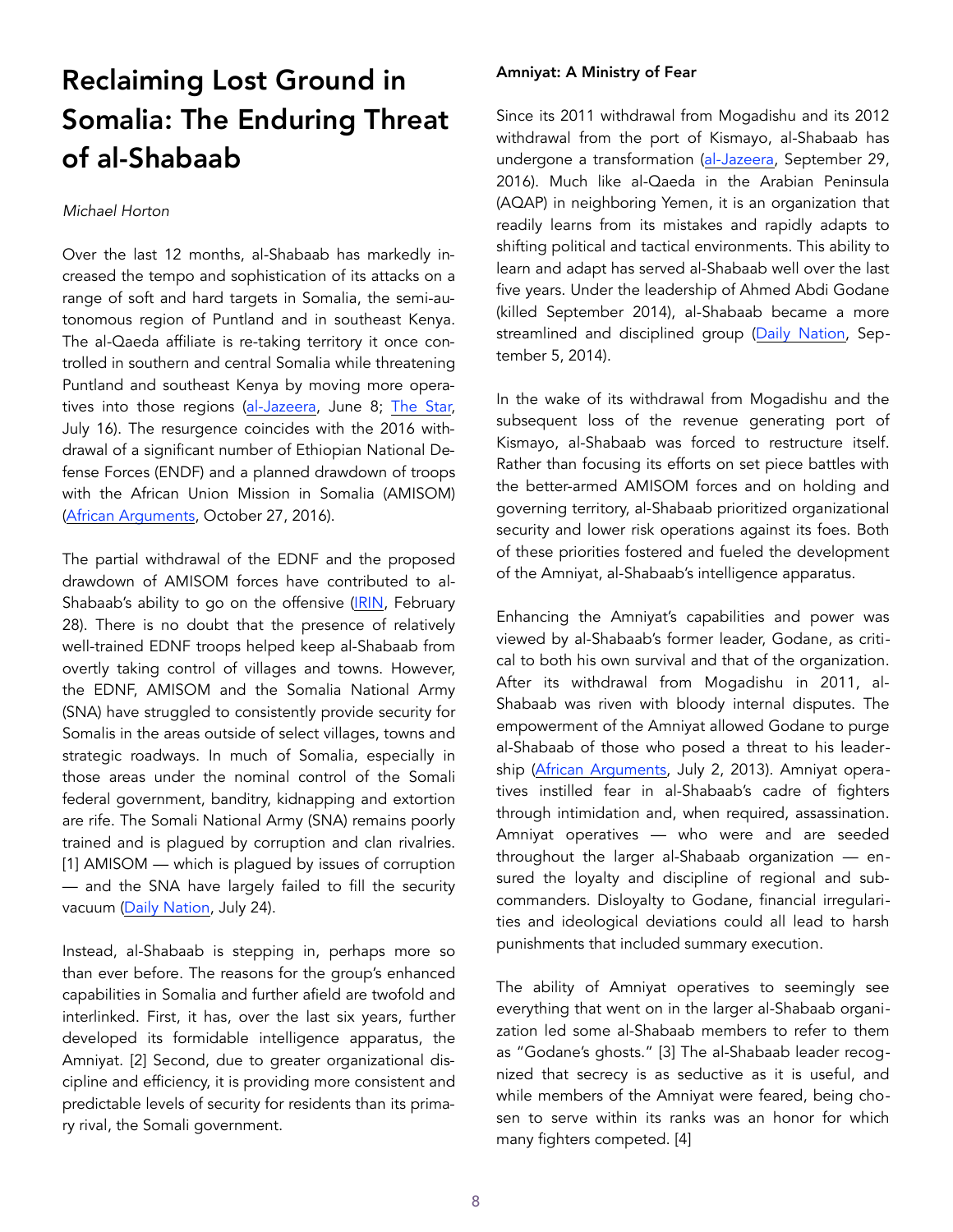Secrecy is at the heart of the Amniyat. To achieve a high degree of secrecy and security, the Amniyat is ringfenced from the broader al-Shabaab organization. In addition to operating as an organization within an organization, parts of the Amniyat itself are further compartmentalized. This measure was taken to prevent leaks and, most critically, to ensure that when its operatives are captured by enemy forces, they are only able to reveal limited amounts of information about their particular job or task.

The compartmentalization of the Amniyat became ever more critical in 2012 and the years that followed. The sustained AMISOM offensive that began in earnest in 2012 and persisted to varying degrees for three years put pressure on al-Shabaab. Its fighters retreated to the thickly forested parts of the Somali state of Jubaland, located along the Somali-Kenya border. However, while the bulk of al-Shabaab's forces retreated to these areas where they could not be easily targeted, Amniyat operatives remained behind in the cities, towns and villages from which al-Shabaab had retreated. These operatives were al-Shabaab's eyes and ears on the ground.

The Amniyat has gone on to set up a countrywide network of operatives and informants. Al-Shabaab has boasted about the fact that it has informants in every government ministry and within AMISOM itself. [5] This is evidenced by the fact that al-Shabaab has repeatedly been able to attack secure sites in the Somali capital of Mogadishu and, with increasing regularity, heavily defended AIMISOM bases [\(The New Arab](https://www.alaraby.co.uk/english/news/2017/3/21/car-bomb-rocks-mogadishu-hours-after-somalia-cabinet-announcement), March 21; [BBC,](http://www.bbc.com/news/world-africa-38768453) January 27).

Many of these attacks are coordinated and timed in a way that points to its ability to conduct persistent surveillance of targets. In addition to being able to attack secure compounds, al-Shabaab, via its Amniyat operatives, routinely intimidates, recruits — often via threats to family members — and assassinates members of the Somali government, its security services, journalists and non-compliant business owners [\(Garowe Online,](http://www.garoweonline.com/en/news/puntland/somalia-two-security-officials-assassinated-in-galkayo-city) July 1; [Garowe Online](http://www.garoweonline.com/en/news/puntland/somalia-businessman-dies-in-bomb-blast-in-galkayo), July 6).

### Clan Management

The Amniyat is also tasked with collecting intelligence on Somalia's fluid and fraught clan dynamics. [6] Such intelligence allows al-Shabaab to safeguard and grow its influence in Somalia.

In the early 1990s, the then-emergent al-Qaeda organization failed to establish itself in Somalia. Abu Hafs al-Misri, the deputy dispatched to Somalia by Osama bin Laden, attributed this failure to Somalia's fractious and ubiquitous clan politics. [7] All but a minority of those Somalis which al-Qaeda tried to recruit put loyalty to their clans and sub-clans ahead of ideology and obedience to foreigners.

The same problem bedeviled al-Shabaab's early expansion efforts. The leadership of al-Shabaab was, just like the Somali government, often held hostage to evershifting clan politics. Former al-Shabaab leader Godane recognized that clan rivalries posed a serious threat to his organization. Al-Shabaab, especially during times when it is under pressure, must be able to rely on its core membership. When it is on the offensive, it must also be able to rely, at least for a short period of time, on those it recruits and uses as "first wave" fighters. If clan politics and rivalries predominate, then there is little or no organizational cohesion.

To circumvent this, Godane and those close to him undertook a two-step plan. First, they indigenized al-Shabaab by expelling and or assassinating most of its members who were foreign jihadists. Al-Shabaab, much like AQAP would do later, recognized that, apart from some with technical expertise, foreigners were an unnecessary liability. The presence of foreigners had alienated al-Shabaab from the local population that they wanted to control. The second and concurrent step undertaken by al-Shabaab leadership in the aftermath of the defeats in 2011-2012, was to reshape al-Shabaab's organizational structure. Godane cleverly adopted a structure that outwardly modeled the de-centralized and non-hierarchical structure of Somalia's clans.

To this end, commanders and sub-commanders were empowered and allowed to recruit foot soldiers, appoint junior commanders and undertake limited defensive and offensive actions on their own initiative. They were also permitted to work with one another on joint operations, with little guidance from al-Shabaab's governing body, the executive shura council. However, this de-centralization of power was permitted because, at the same time, Godane markedly expanded the scope and powers of the Amniyat, which monitored all of al-Shabaab's junior and even senior commanders. Most importantly, the Amniyat answered only to Godane. The Amniyat was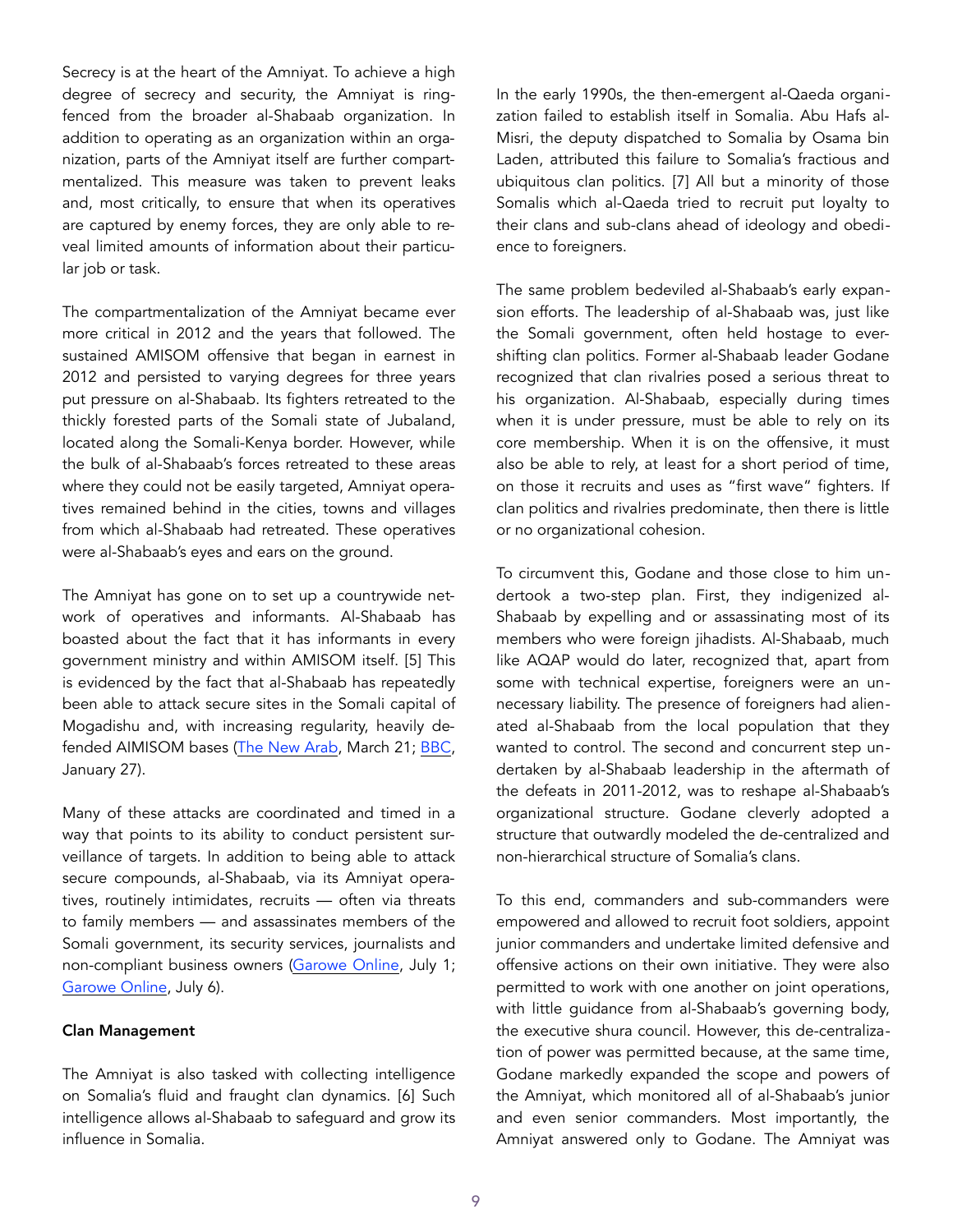and remains highly centralized in terms of its leadership structure.

Al-Shabaab's commanders and sub-commanders were allowed — and indeed encouraged — to engage in clan politics. Al-Shabaab's leadership considers this as an "above but part of" strategy. The group's senior leaders and, to a lesser degree, its regional commanders remained above the often messy and at times bloody machinations of rival clans and sub-clans, allowing al-Shabaab's senior leadership to act as arbiters in conflicts. This outcome was not accidental and has allowed al-Shabaab to build a considerable amount of goodwill in parts of Somalia.

## Hearts and Minds?

Al-Shabaab's pragmatic and Machiavellian approach to managing and taking advantage of Somalia's clan dynamics is emblematic of its larger strategy for winning the minds, if not the hearts, of the people it wants to control. Al-Shabaab's militant Salafist ideology remains an anathema to most Somalis. However, the aversion of many Somalis to al-Shabaab's radical interpretation of Islam is overcome by the higher levels of security and predictability that the organization often provides.

The leadership of al-Shabaab clearly understands the importance of predictability to a target population. To this end, while their methods are harsh and their punishments often overly punitive, they are consistent. For example, in those areas outside of al-Shabaab influence and control, a trader or mid-level businessman never quite knows what to expect from the SNA and AMISOM troops and officials that exert nominal control. He may be heavily taxed on whatever goods he is trying to move or sell or he may have them seized outright. He may also have to pay off numerous clan-based militias before he is able to finally get his goods to market. With al-Shabaab this trader or businessman knows what taxes he will have to pay. He is given a receipt for payment which allows him to move his goods through subsequent checkpoints without paying more taxes (Somali [Update](http://somaliupdate.com/articles/10456/Somalia-Govt-Hits-Back-as-Report-Shows-PM-Worried-About-Businessmen-Paying-More-Taxes-to-Al-Shabab), July 24). Additionally, he knows that he is unlikely to come across bandits in those areas controlled by al-Shabaab. [8] This level of predictability and security is no small thing in a country that has known neither for three decades. While few Somalis are enthusiastic about al-Shabaab, in some areas there is a grudging respect for the control commanders have over their forces.

At the same time, there is fear. This fear is largely due to the Amniyat and its hold over both of al-Shabaab's own forces and of those civilians living in areas under al-Shabaab control. The Aminyat often imprisons or executes individuals who work against the group, those who refuse to pay its taxes and even clan elders who refuse to acknowledge its authority. Within al-Shabaab itself, those fighters and commanders who take bribes, embezzle funds or who do not follow orders are also subject to harsh punishments, including summary execution.

In the areas it controls, al-Shabaab is successfully employing a "carrot and stick" method to guarantee compliance if not support. Because of the years of war and famine, the bar for good governance in most parts of Somalia is low. If al-Shabaab provides a minimal level of security — in fact, it often provides quite a high level and if it can control its forces, this places it well ahead of many of its rivals for power. Combined with this, it wields a mighty stick in the form of the Amniyat. Al-Shabaab's leadership has developed a formula for control that works and is likely to continue to do so.

## **Outlook**

Over the last three years, there have been numerous forecasts that have predicted the demise of al-Shabaab as a force. These forecasts have all proved to be premature if not wholly incorrect. Al-Shabaab, much like AQAP in Yemen, has proven itself to be an adaptable organization that learns from its mistakes and then in response to lessons learned, modifies its tactics and overall strategy accordingly.

This ability to learn and adapt is evidenced by al-Shabaab's combination of an efficient and highly capable intelligence service with a pragmatic approach to building local support. This alone will guarantee that al-Shabaab endures. When these enhanced capabilities are combined with a planned drawdown of AMISOM forces and the inability of the SNA to provide real security, the result may well be that al-Shabaab yet again thrives.

*Michael Horton is a senior analyst for Arabian affairs at the Jamestown Foundation. He is a frequent contributor to Jane's Intelligence Review and has written for numerous other publications including: The National Interest, The Economist and West Point's CTC Sentinel.*